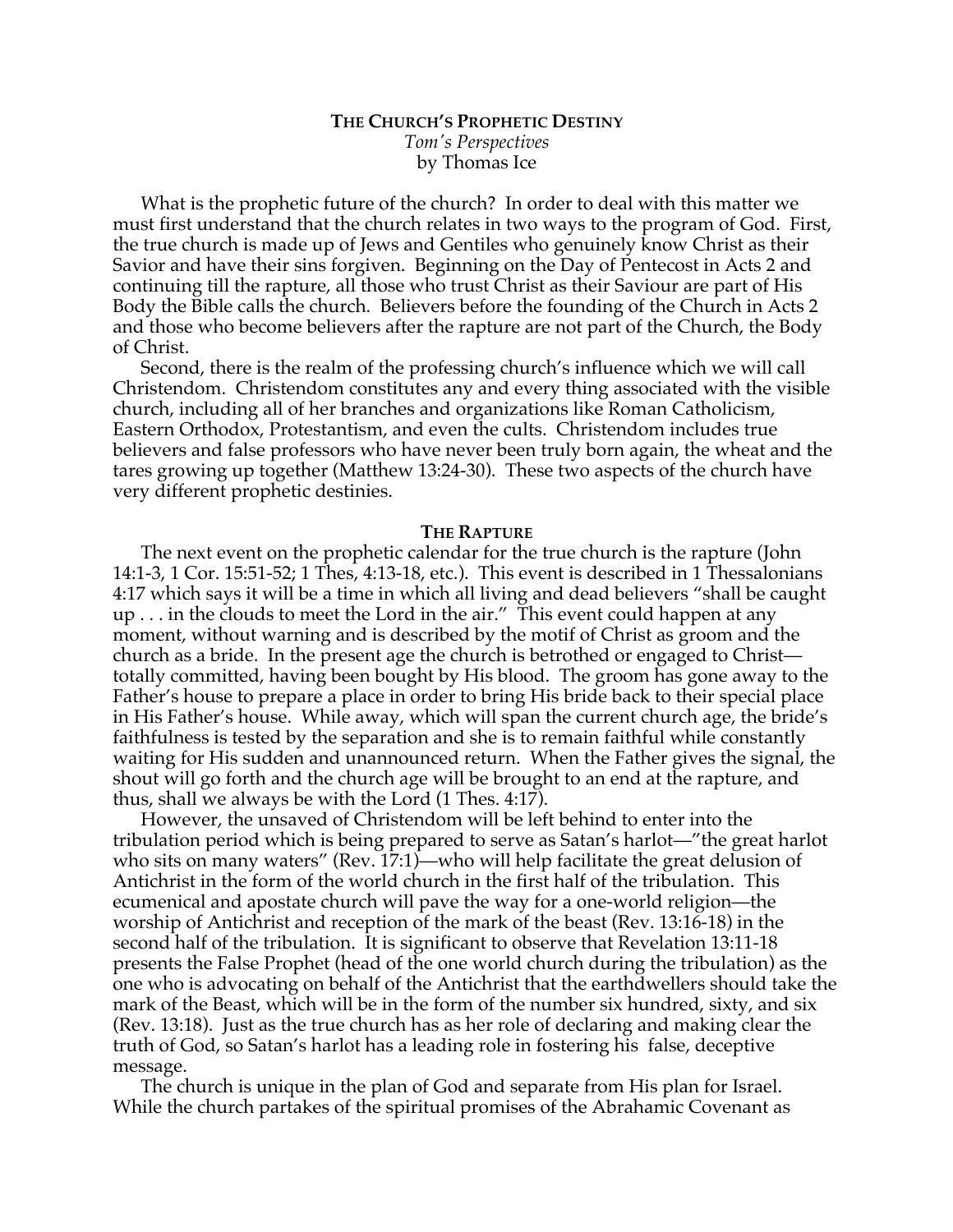fulfilled through Christ, Israel, and not the church, will fulfill her national destiny as a separate entity, after the rapture and tribulation, during the millennium. The New Testament teaches that the church was an unrevealed mystery in the Old Testament (Rom. 16:25-26; Eph. 3:2-10; Col. 1:25-27), which is why she began suddenly, without warning, in Acts 2, and why this age will end suddenly and mysteriously without warning at the rapture. Therefore, the church has no earthly prophetic destiny beyond the rapture.

## **THE CHURCH AGE IS A DISTINCT DISPENSATION**

The church age is not characterized by historically verifiable prophetic events, except her beginning on the Day of Pentecost and her ending with the rapture. But the general course of this age has been prophesied and can provide a general overview of what can be expected during this age.

Even specific prophecy that is fulfilled during the church age relates to God's prophetic plan for Israel and not directly to the church. For example, the prophesied destruction of Jerusalem and her Temple in A.D. 70 relates to Israel (Mat. 23:38; Luke 19:43-44; 21:20-24). Thus it is not inconsistent that prophetic preparations relating to Israel are already underway with the reestablishment of Israel as a nation in 1948 even though we still are living in the church age.

The course of the current church age is given to Christians in three sets of passages in the New Testament. An understanding of these passages is needed for insight into the signs of the times.

### *Matthew 13*

The parables of Matthew 13 provide insight into the course of the current church age. Actually, since Matthew 13 surveys this present age in its relation to the kingdom the parables cover the period of time between Christ's two advents—His first and second comings. This includes the tribulation, second coming, and final judgment, after the rapture, but nevertheless includes an important overview of our present era. How does Matthew 13 depict this age? Dr. J. Dwight Pentecost summarizes the description as follows:

We may summarize the teaching as to the course of the age by saying: (1) there will be a sowing of the Word throughout the age, which (2) will be imitated by a false counter sowing; (3) the kingdom will assume huge outer proportions, but (4) be marked by inner doctrinal corruption; yet, the Lord will gain for Himself (5) a peculiar treasure from among Israel, and (6) from the church; (7) the age will end in judgment with the unrighteous excluded from the kingdom to be inaugurated and the righteous taken in to enjoy the blessing of Messiah's reign.

#### *Revelation 2—3*

The next major passage providing an overview of the course of this age is found in the presentation of the seven churches of Revelation 2—3. The perspective of Revelation 2—3 is in reference to the program of the church and not the kingdom. Thus, its overview proceeds from Pentecost to the rapture as indicated by the repeated phrase, "He who has an ear, let him hear what the Spirit says to the churches" (Rev. 2:7,11,17,29; 3:6,13,22). These seven, historical churches of the first century provide a pattern of the types of churches that will exist throughout church history.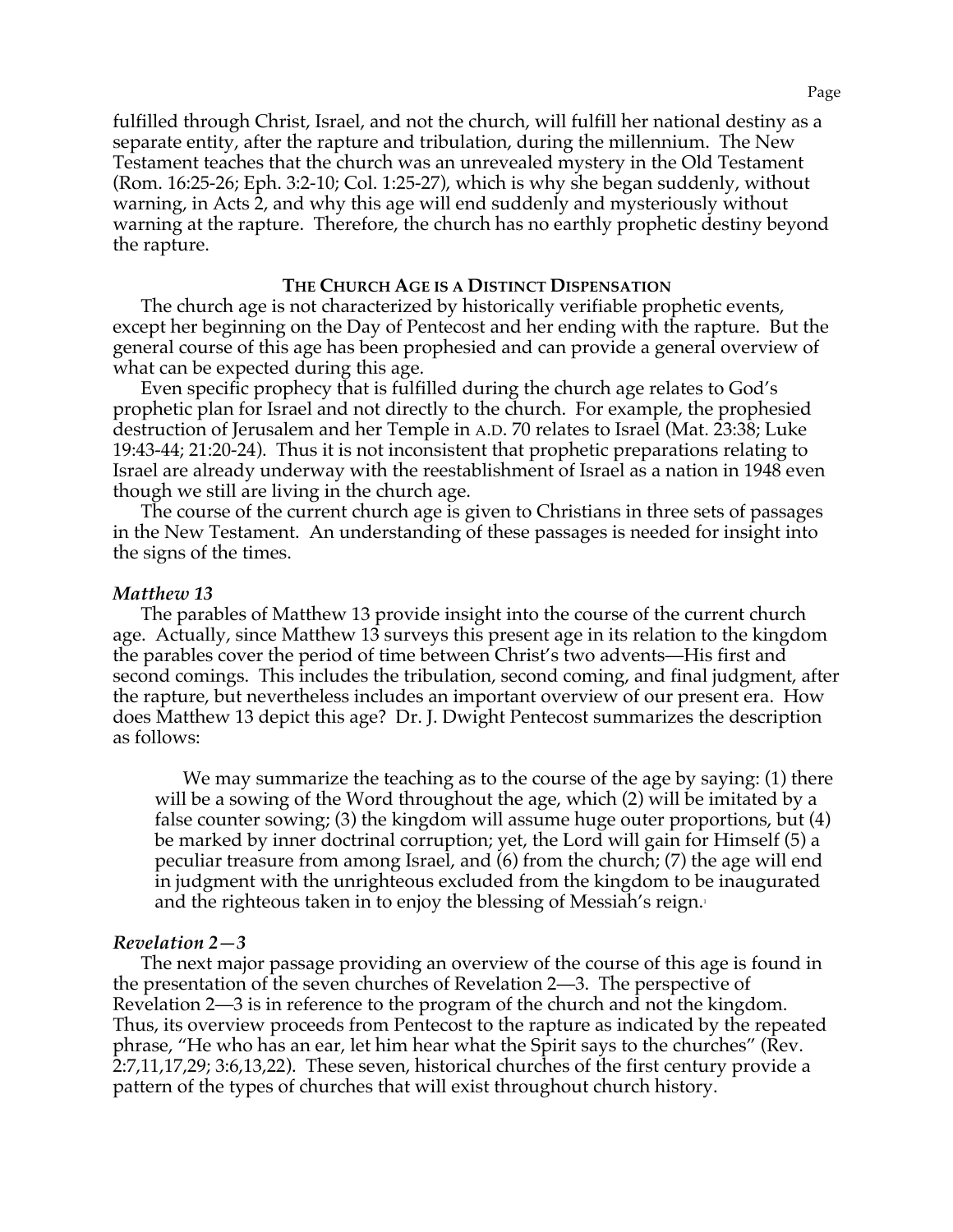#### *The Last Days for the Church*

The New Testament clearly speaks about the last days for the church in the Epistles. Interestingly, virtually all of these comments about the last days apostasy come from the Epistles written shortly before the death of each Apostle writing (i.e., during the last days of the various Apostles), as if to emphasize the dangers latent during the church's last days. The following is a list of the seven major passages that deal with the last days for the church: 1 Timothy 4:1-3; 2 Timothy 3:1-5; 4:3-4; James 5:1-8; 2 Peter 2:1-22; 3:3-6; Jude 1-25. Every one of these passages emphasizes over and over again that the great characteristic of the final time of the church will be that of *apostasy*; but nevertheless effective evangelism will be taking place even until the last moments of the Church Age.

The clear course of the last days for the church consists of constant warnings to the believer to be on guard against doctrinal defection, otherwise known as apostasy. Such a characteristic provides for the Christian today a clear sign of the end of our current church age.

Even though specific prophecy is not given concerning the present church age, we have seen that three sets of passages do paint a general picture of the course of this age. All three indicate that apostasy will characterize Christendom during the time when the rapture will take place.

The New Testament teaches that the church will be removed at the rapture before the time of the tribulation begins (1 Thes. 1:10; 5:9; Rev. 3:10) and taken by Christ to the Father house (John 14:1-3). The Church will be in heaven during the tribulation, as represented by the 24 elders (Rev. 4:4, 9-11; 7:13-14; 19:4). During the seven-year tribulation on earth, the Bride will undergo the judgment seat of Christ in preparation (Rev. 19:4-10, 19) to accompany Christ during His descent at the second coming (Rev. 19:14). The heavenly preparation of the church during the tribulation is also pictured as "His bride has made herself ready" (Rev. 19:7) for the marriage of the Lamb right before the second coming. The marriage supper takes place at the beginning of the millennium, after the second coming.

While the next event for the true church—the body of Christ—is translation from earth to heaven at the rapture, those unbelievers left in the organized church as an institution will pass into the tribulation and form the base of an apostate super-church that the False Prophet will use to aid the worldwide rule of the Antichrist (Rev. 13; 17:1– 18). The true church of Jesus Christ will not be a part of the tribulation.

#### **CONCLUSION**

The role of the church during the millennium, at which time all members of the church will already have received their resurrection bodies at the rapture, will be to reign and rule with Christ (Rev. 3:21). In Matthew 19:28, Jesus told His disciples, who are members of the church, that they would join Him in the kingdom and reign over the twelve tribes of Israel. Also, in 2 Timothy 2:12, Paul writes, "If we endure, we will also reign with Him." The primary purpose of the millennium is the restoration of Israel and Christ's rule over it, but the church as the Bride of Christ is not absent from millennial activities.

Scripture is not clear as to whether Israel, the church, and the other believer groups of history will maintain their distinctions throughout eternity. There does not appear to be a biblical reason why they may not worship and serve God as distinct saved people groups for all eternity. In fact, the New Jerusalem of the eternal state, indicates some distinctions such as the 12 tribes of Israel (Rev. 21:12), the 12 apostles of the church (Rev.